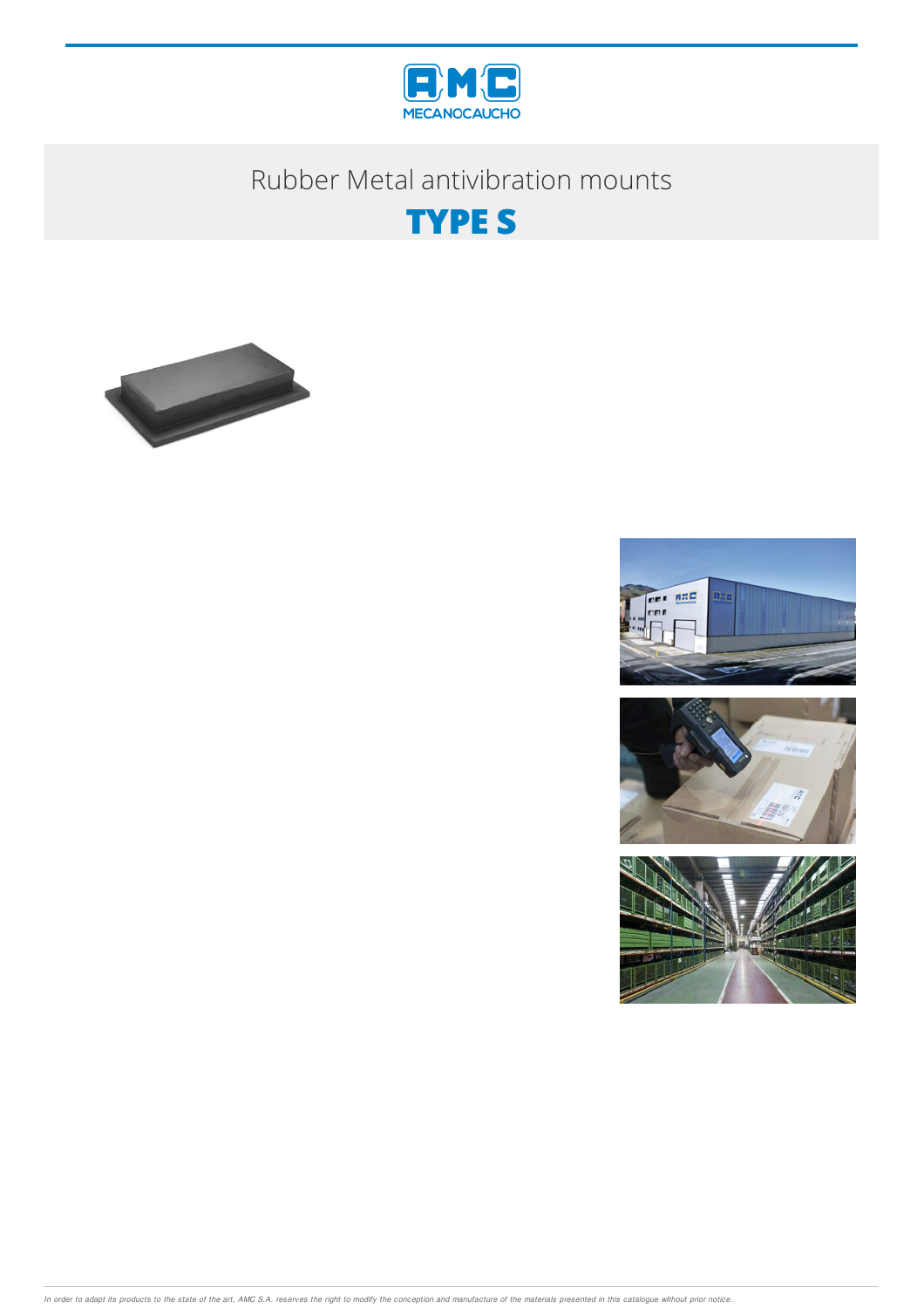

# Rubber Metal antivibration mounts

**TYPE S**

### DRAWINGS



#### DIMENSIONS

| <b>Type</b> | (mm.) | B<br>(mm.) | mm.) | D.<br>(mm.) | (mm.) | (mm.) | <b>DEFLECTION</b><br>mm. | Load<br>(kg.) | Code   |
|-------------|-------|------------|------|-------------|-------|-------|--------------------------|---------------|--------|
| $L - 40$    | 300   | 40         | 20   | 350         | 140   | 200   |                          | 15000         | 141021 |
| $L-50$      | 300   | 50         | 30   | 350         | 140   | 200   |                          | 13000         | 141022 |
| $L-60$      | 300   | 60         | 40   | 350         | 140   | 200   |                          | 11000         | 141023 |
| $L - 70$    | 300   | 70         | 50   | 350         | 140   | 200   |                          | 9000          | 141024 |